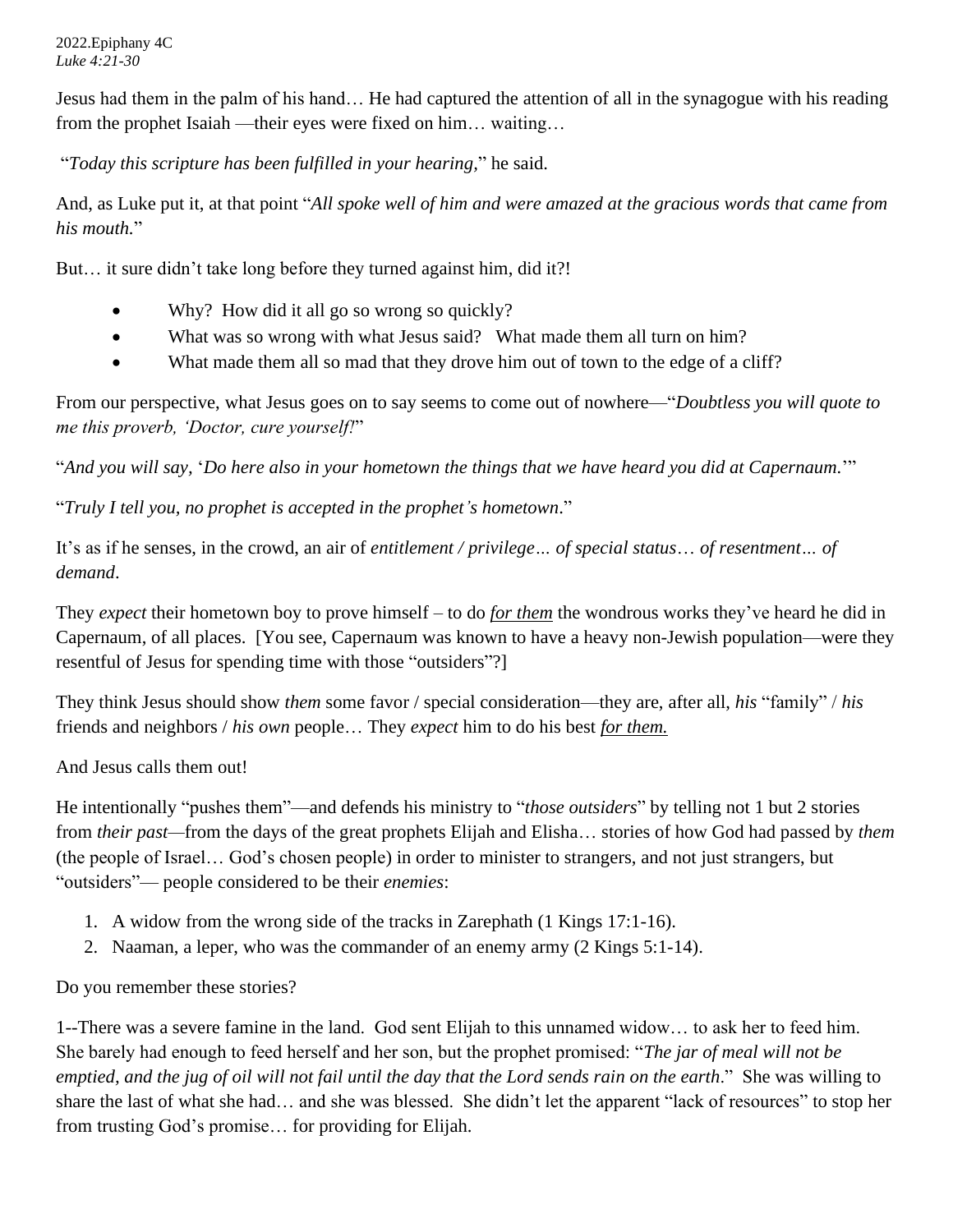2--Naaman was the commander of the Syrian army… and also a leper. He had a Jewish slave-girl in his house who told him about a prophet named Elisha who could cure leprosy. Although he was, at first, resistant to Elisha's instructions to wash in the Jordan 7 times… Naaman eventually did what he was told… and was healed of his leprosy. He converted on the spot.

There was *judgment* contained in these examples, of course… and the hometown crowd picked up on it pretty quickly. As Jesus pointed out, there *were* many widows and lepers in Israel at that time, but "*none of them*" got help from Elijah or Elisha. That phrase—"*none of them*"—is what hit the crowd hard and stirred their anger… and drove home Jesus' point—that God's love and mercy and grace is for *everybody* – for "all peoples / nations" (not just a special few)… that the good news Jesus came to proclaim is for *any* and *all* who are open to receiving it…

Jesus reminded them of *those for whom He—the Messiah—had come*—the widows, the lepers, the aliens / "outsiders." [As we know, Jesus' whole ministry will be directed toward the "least of these"—over and over again, to the widows and the lepers, the poor and the oppressed, the "undeserving" and the "outsiders"]

He made it clear that he would not be a prophet who served the special interests of his hometown people. He came as a messenger of God's love and mercy and grace – for everyone… for the whole world – including the people they didn't like / those they considered "outsiders" / "enemies" – and that's when they snapped shut on him.

It was his words of *inclusion* (of God's wide welcome and embrace) in his interpretation of his ministry—that brought about the rapid change from admiration and awe… to utter rage.

The minute Jesus confronted and denied their "*special status*" (and with it, their smug self-righteousness / their false sense of importance and privilege) they got mad—boiling mad—so mad that they were ready to *throw him off a cliff*.

I think their anger stemmed from *more than* just having been "pushed"/ accused of something. My guess is… they sensed that Jesus' words had a certain "bite" to them—a bite of TRUTH—a TRUTH they did NOT want to hear *or* acknowledge.

We all know that kind of anger, don't we? The bite of TRUTH – about ourselves – that we don't want to hear or acknowledge…

Learning what we already know – about ourselves – is often painfully difficult.

All of us know what it is to be at war within ourselves—blaming / making casualties of those who are guilty of nothing but speaking the TRUTH in love.

Israel should have understood and embraced Jesus' message. Their own scriptures spoke of God's grace and mercy toward all peoples – from way back at the time of the covenant God made with Abraham.

Why did Jesus intentionally "push them" / stir things up / inflame their hostility?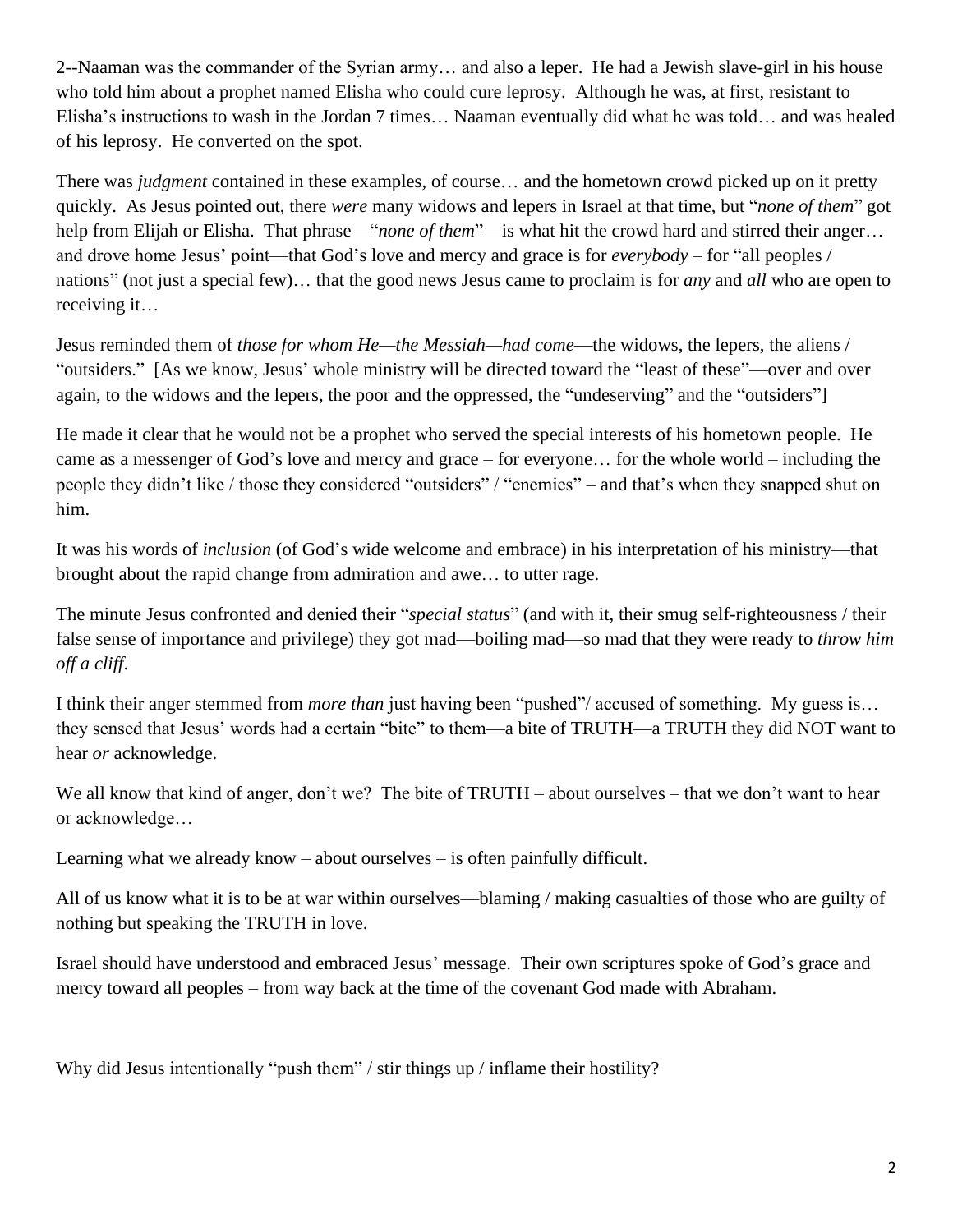It's hard to say… but he seemed to know what was in their hearts… he seemed to know what they were thinking. So, Jesus knew, in this particular situation, that the only helpful word he could speak was the hard word / the convicting word… a word of TRUTH that would cut them to the core—and yes, make them **angry**.

In many ways, this is a foreshadowing of the way that Jesus' ministry will unfold in the years ahead… a foreshadowing of the trial and death of Jesus (and many of his followers).

As we know, it is Jesus' proclamation of God's mercy and love and grace for all… his good news – in which the poor inherit the kingdom, in which the hungry are filled, and in which the rich and full are brought low… that will ultimately bring him to the cross…

The hard TRUTH we are confronted with today is this: **Christ is not only the One** who comforts us and supports us and rescues us… **Christ is also the One** who challenges us and sometimes upsets us… who "calls us out" / holds us accountable, telling us the TRUTH we don't always want to hear (or acknowledge).

Jesus' message of *inclusion* (God's wide-welcome… God's love and care for ALL, including "the least of these"—the widows, the lepers, and the aliens / "outsiders")—the TRUTH he proclaims—still upsets a lot of people, even today.

Like the congregation in Nazareth, we don't like to be told that "those people" we don't like—"those people" we don't want around—are beloved / valued by God… just as surely as we are.

Like the congregation in Nazareth, we can be pretty sensitive about hearing God's word of TRUTH—when we don't personally agree with it or like what it says *to us* / *about us*: our pettiness and prejudice, our fear and shame, our smug self-righteousness or our inflated sense of privilege / "special-ness"…

Like the congregation in Nazareth, we want a Christ who will work miracles for  $us - NOT$  one who challenges us to live differently, to love unselfishly and wholeheartedly… NOT one who shakes our sense of security… our illusion of righteousness / special standing before God.

To encounter Jesus… is to encounter the TRUTH that comforts us and assures us… but also, at times (more than we like) confronts us and convicts us… and threatens to upend our "status quo" = our way of life / our sense of comfort / our sense of *community*… and *privilege*.

For Jesus has a way of pointing out our unexamined assumptions / our self-serving answers... the false "truths" that we use to justify ourselves / our actions… our exclusion of "others"…

I guess the good news is that when we would like to take Jesus and shake him, saying, "What are you thinking?!?"… it means we're listening to him – really hearing him… that we're paying attention to where the TRUTH of the gospel rubs us raw…

We don't get to tell God what God should do—God is not under out bidding.

Whether we like it or not, God will love and bless and help whomever God wants to love and bless and help.

The hard thing about the God we come know in Jesus… is that whenever you and I draw a line between who's in and who's out / who's welcome (and valued) and who's not… we will find Jesus on the other side.